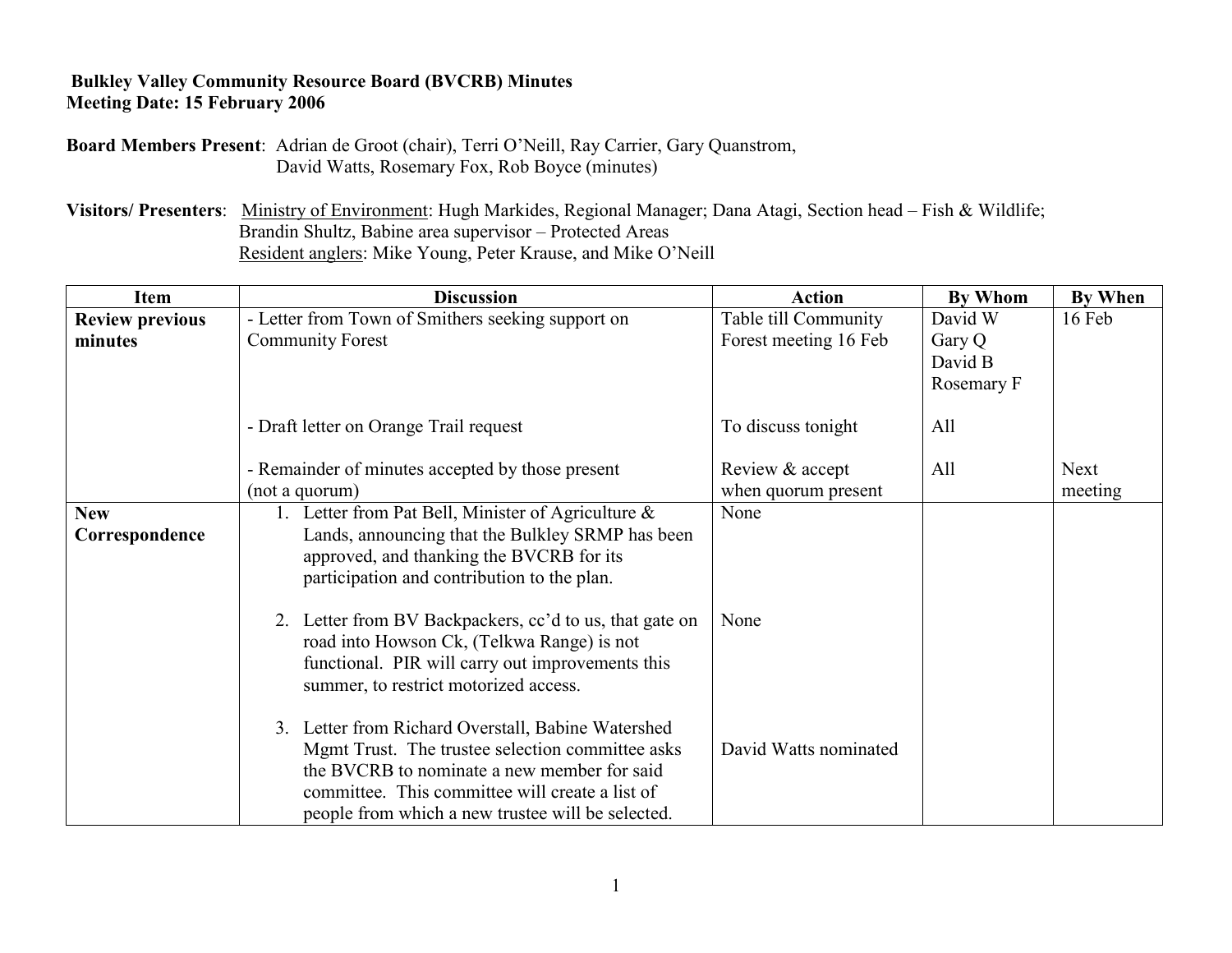| <b>Old business:</b><br><b>Orange Trail letter</b>                                                                                                                                  | Previous discussion addressed the request to Parks by BV<br>Quadriders (cc'd to us) to allow use of the Orange Trail.<br>This trail (old road) is in vicinity of Big Onion, but outside<br>of Babine Mtns Park. The last two years, this area has been<br>signposted as "No Motorized Access": but in previous years<br>had no management, though it was officially closed.<br>Our previous discussion favoured no access at this time, as it<br>should be included in a completed RAMP. Terri suggested<br>our letter have a positive tone, recognizing that the<br>Quadriders need access to some hard-surface routes.                                                                                                                                                                                                                                                                                                                                                                                                                                                                        | Edit draft letter | Adrian | Feb 24 |
|-------------------------------------------------------------------------------------------------------------------------------------------------------------------------------------|-------------------------------------------------------------------------------------------------------------------------------------------------------------------------------------------------------------------------------------------------------------------------------------------------------------------------------------------------------------------------------------------------------------------------------------------------------------------------------------------------------------------------------------------------------------------------------------------------------------------------------------------------------------------------------------------------------------------------------------------------------------------------------------------------------------------------------------------------------------------------------------------------------------------------------------------------------------------------------------------------------------------------------------------------------------------------------------------------|-------------------|--------|--------|
| <b>Angling</b><br><b>Use</b><br>Plans (AUPs)<br><sub>or</sub><br><b>Angling</b><br><b>Management</b><br>Plans (AMPs)<br>and<br>Quality<br><b>Waters</b><br><b>Strategy</b><br>(QWS) | Dana Atagi provided an overview of the history, rationale<br>and previous efforts involved in Angling Use Plan (AUP),<br>Angling Management Plan (AMP) and Quality Waters<br>Strategy (QWS).<br>- Originally (late '80's) intended to control guiding;<br>had never restricted general access.<br>- In '90's, process derailed over differing views on<br>"crowding" and quality angling experience.<br>- Currently, from 5 years of public meetings, result is QWS:<br>"How to manage where capacity has been reached".<br>- Regional Quality Waters management Committees are set<br>up within each region. Skeena Region Steering Committee<br>will have their first face-to-face meeting Feb18. Its purpose<br>is to select and priorize which rivers should have individual<br>Angling Management Plans (AMPs). Local committees will<br>be formed when rivers are identified. (Currently, there are<br>no Smithers-area residents on Skeena Region Committee).<br>Al Martin (Director, Fish & Wildlife Branch) said there are<br>funds to generate AMPs at rate of about one/region/year. | See below         |        |        |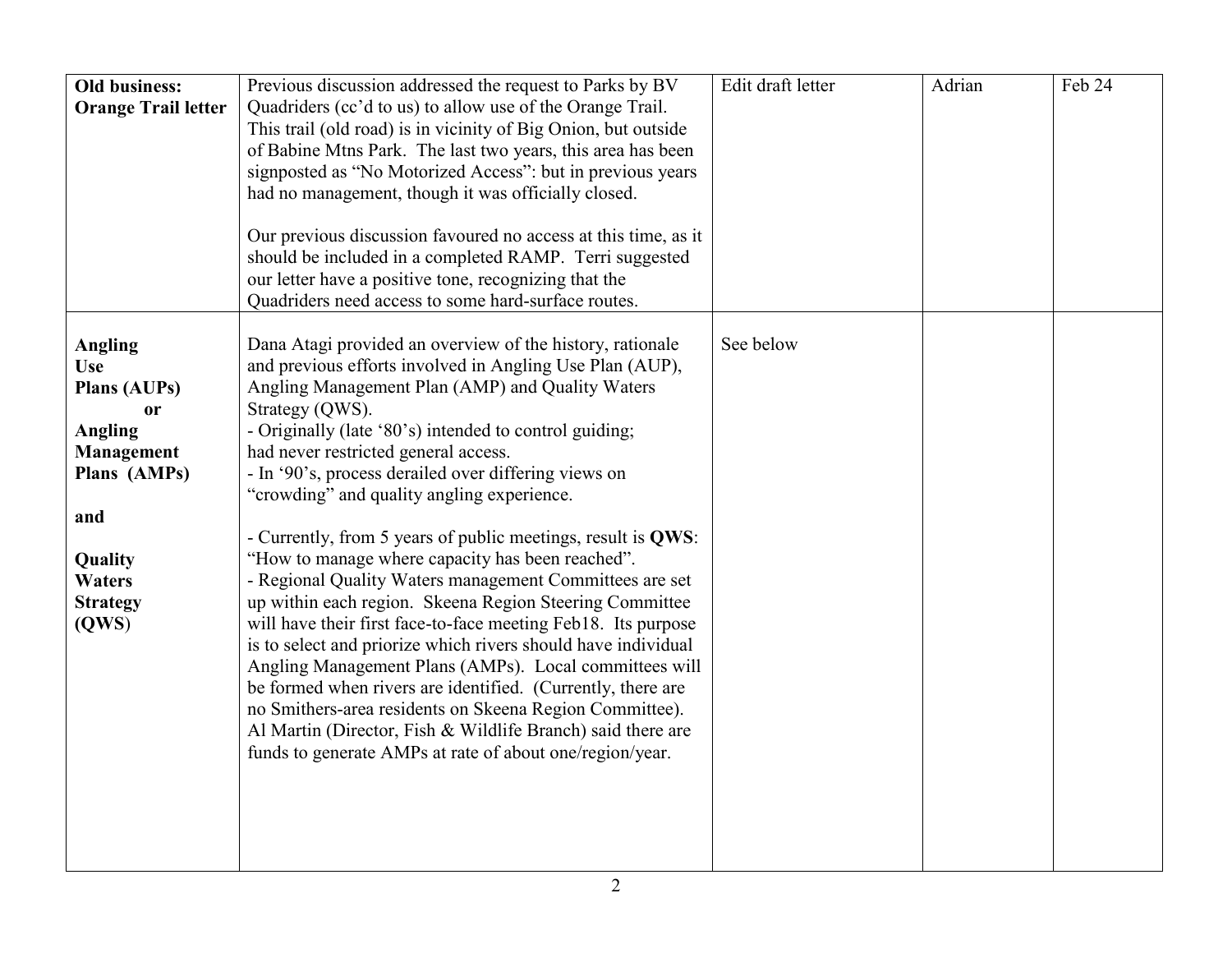| <b>Summary of Discussion</b>                                   |                           |        |  |
|----------------------------------------------------------------|---------------------------|--------|--|
| - Resident anglers have no confidence in the QWS. It is        |                           |        |  |
| seen as a delay tactic, whose purpose is to increase           | Letter to Hugh Markides   | Adrian |  |
| government revenue from more classified waters. No             | to clarify follow-up      |        |  |
| Smithers-area anglers have come forward to be on the           |                           |        |  |
| regional committee, because they do not want to go through     | Letter of thanks to all   | Adrian |  |
| yet another process.                                           | guests for attendance     |        |  |
| - It will likely be at least two years before the first AMP is |                           |        |  |
| set up. There is no confidence that Bulkley or Babine Rivers   | Letter to chair of        | Adrian |  |
| will be high priority within Skeena Region, so could be        | Skeena Region Steering    |        |  |
| several years before implementation of their AMPs.             | Committee, suggesting     |        |  |
| - Enforcing regulations on one river may cause crowding to     | implementation of         |        |  |
| spill over to other rivers within the region.                  | Bulkley River AUP,        |        |  |
| - Electronic licensing may ease crowding, but will not be      | as a pilot project.       |        |  |
| available till 2007.                                           |                           |        |  |
|                                                                |                           |        |  |
| - Bulkley AUP should be implemented on an interim basis        |                           |        |  |
| until a new plan is made through the QWS process. It could     |                           |        |  |
| be termed a "pilot project". (As a parallel situation, forest  | Follow-up with Hugh       | Adrian |  |
| legislation allows for pilot projects.) This could be          | Markides as to a          |        |  |
| accomplished through an Order-in-Council (OIC).                | reasonable timeline for   |        |  |
|                                                                | him to report back to the |        |  |
| - Hugh Markides committed to taking BVCRB concerns             | <b>BVCRB.</b>             |        |  |
| forward, and to communicating feedback he receives.            |                           |        |  |
|                                                                |                           |        |  |
| I think the next letter from the BVCRB, should be combining    |                           |        |  |
| this issue into one letter to Hugh Markides, to                |                           |        |  |
| 1. thank him and his staff for attending, and                  |                           |        |  |
| 2. committing it investigating enacting the                    |                           |        |  |
| Bulkley River AUP as a pilot project through an OIC            |                           |        |  |
| 3. CC the letter to Minister Pat Bell, reminding of the        |                           |        |  |
| <b>BV</b> SRMP text on Angling Use                             |                           |        |  |
| <b>Angling Use text</b>                                        |                           |        |  |
| 4. The letter could also be cced the <b>chair of</b>           |                           |        |  |
| <b>Skeena Region Steering Committee, and written in a</b>      |                           |        |  |
| manner to cover these concerns, as Hugh is Ultimately          |                           |        |  |
| <b>Responsible for them as well.</b>                           |                           |        |  |
|                                                                |                           |        |  |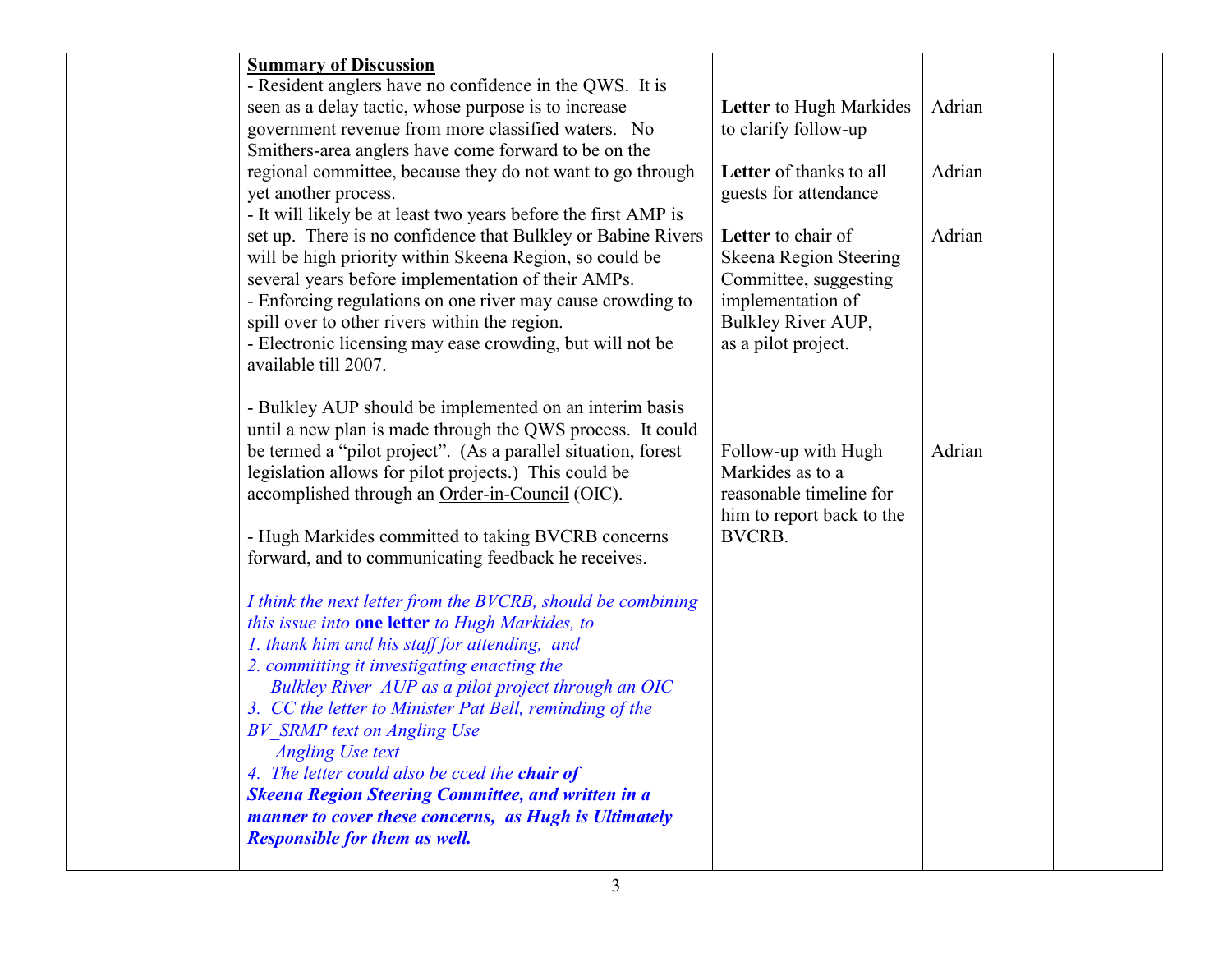| <b>Mining</b><br>Subcommittee:<br><b>Blue Pearl -</b><br>Davidson project | - ROB-TV interview with CEO Ian MacDonald: said that<br>the orebody will almost certainly support a mill –<br>years in the future. Why is this being revealed now?<br>Surely a new EA process will be required.<br>With this future plan, why access orebody from east face of<br>mountain at all?<br>- All transport options (not just road) are being considered<br>for the Application.<br>- A mill contract (ie ore purchaser) is expected by the end of<br>March                                                                                                                                                                              | Bring up issue of long-<br>term plan for minesite at<br>next PLC meeting  | Rob    | Feb 21 PLC<br>meeting |
|---------------------------------------------------------------------------|----------------------------------------------------------------------------------------------------------------------------------------------------------------------------------------------------------------------------------------------------------------------------------------------------------------------------------------------------------------------------------------------------------------------------------------------------------------------------------------------------------------------------------------------------------------------------------------------------------------------------------------------------|---------------------------------------------------------------------------|--------|-----------------------|
|                                                                           | - Progress is being made on the Contingency Plan<br>(by consultant Ray Hollenberg) for current exploration<br>NoW. Completion planned for Feb 20.                                                                                                                                                                                                                                                                                                                                                                                                                                                                                                  | Check on completion of<br>Contingency Plan                                | Rob    | Feb 21 PLC<br>meeting |
| <b>Administration</b>                                                     | - \$10,000 grant is coming for Executive Assistant                                                                                                                                                                                                                                                                                                                                                                                                                                                                                                                                                                                                 | Confirm grant money                                                       | Adrian | Soon                  |
|                                                                           | - List of duties for Executive Assistant (draft circulated)<br>was discussed. Of four suggested candidates, two declined,<br>one has not been contacted yet, and one is interested.<br>- Discussed suggested pay rate of \$35/hour.<br>- Dave W. cautioned about perceptions; and not showing<br>bias or favouritism with grant money.<br>- It was decided that Adrian pursue hiring Jill Dunbar.<br>However she stated to Adrian that she may not be available<br>until April.<br>- Ray talked to BCWeb about updating website.<br>Discussion about importance of being current. Possibly<br>improve format. Adrian mentioned being approached by | Confirm if Jill can make<br>herself available for our<br>March 22 meeting | Adrian | Soon                  |
|                                                                           | another website designer; as this is someone we deal with in<br>another capacity, ought to keep at arm's length                                                                                                                                                                                                                                                                                                                                                                                                                                                                                                                                    | Keep website current                                                      | Ray    | Ongoing               |